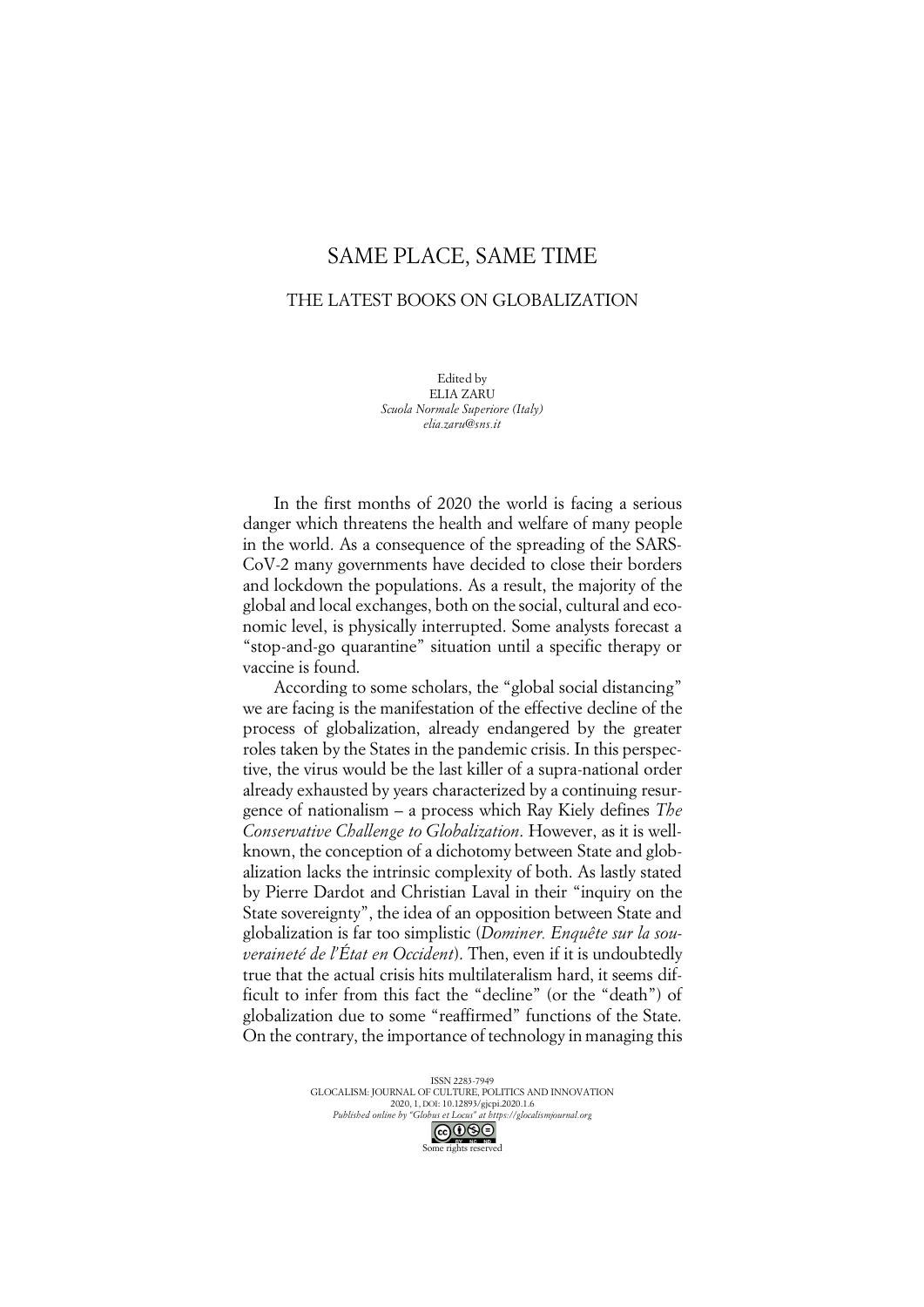## ELIA ZARU

pandemic, linked to the role that technological development has played in the nexus between States and globalization (*Growth in a Time of Change: Global and Country Perspectives on a New Agenda*) seems to suggest a scenario in which these elements continue to work together, despite the current border shutdowns. After all, as Marc Levinson affirms, globalization is much more than just "moving stuff" around the world (*Outside the Box: How Globalization Changed from Moving Stuff to Spreading Ideas*).

## SELECTED LIST

A. Beer, T.L. Clower (2020), *Globalization, Planning and Local Economic Development* (London-New York: Routledge).

A. Bernier (2020), *L'illusion localiste: l'arnaque de la décentralisation dans un monde globalisé* (Paris: Utopia).

G. Çaliskan (ed.) (2020), *Gendering Globalization, Globalizing Gender* (Toronto: Oxford University Press).

S. Dalby (2020), *Anthropocene Geopolitics* (Ottawa: University of Ottawa Press).

P. Dardot, C. Laval (2020), *Dominer. Enquête sur la souveraineté de l'État en Occident* (Paris: La Découverte).

V. Hansen (2020), *The Year 1000: When Globalization Began* (New York: Scribner).

R. Hirschi (2020), *City, State: Comparative Constitutionalism and the Megacity* (New York: Oxford University Press).

R. Kiely (2020), *The Conservative Challenge to Globalization* (Newcastle upon Tyne: Agenda Publishing).

H.W. Kim, Z. Qureshi (ed.) (2020), *Growth in a Time of Change: Global and Country Perspectives on a New Agenda* (Washington D.C.: Brooking Institution Press).

L.V. Kochtcheeva (2020), *Russian Politics and response to Globalization* (Cham: Palgrave Macmillan).

G.W. Kolodko (2020), *China and the Future of Globalization: The Political Economy of China's Rise* (London: I.B. Tauris).

Some rights reserved



2